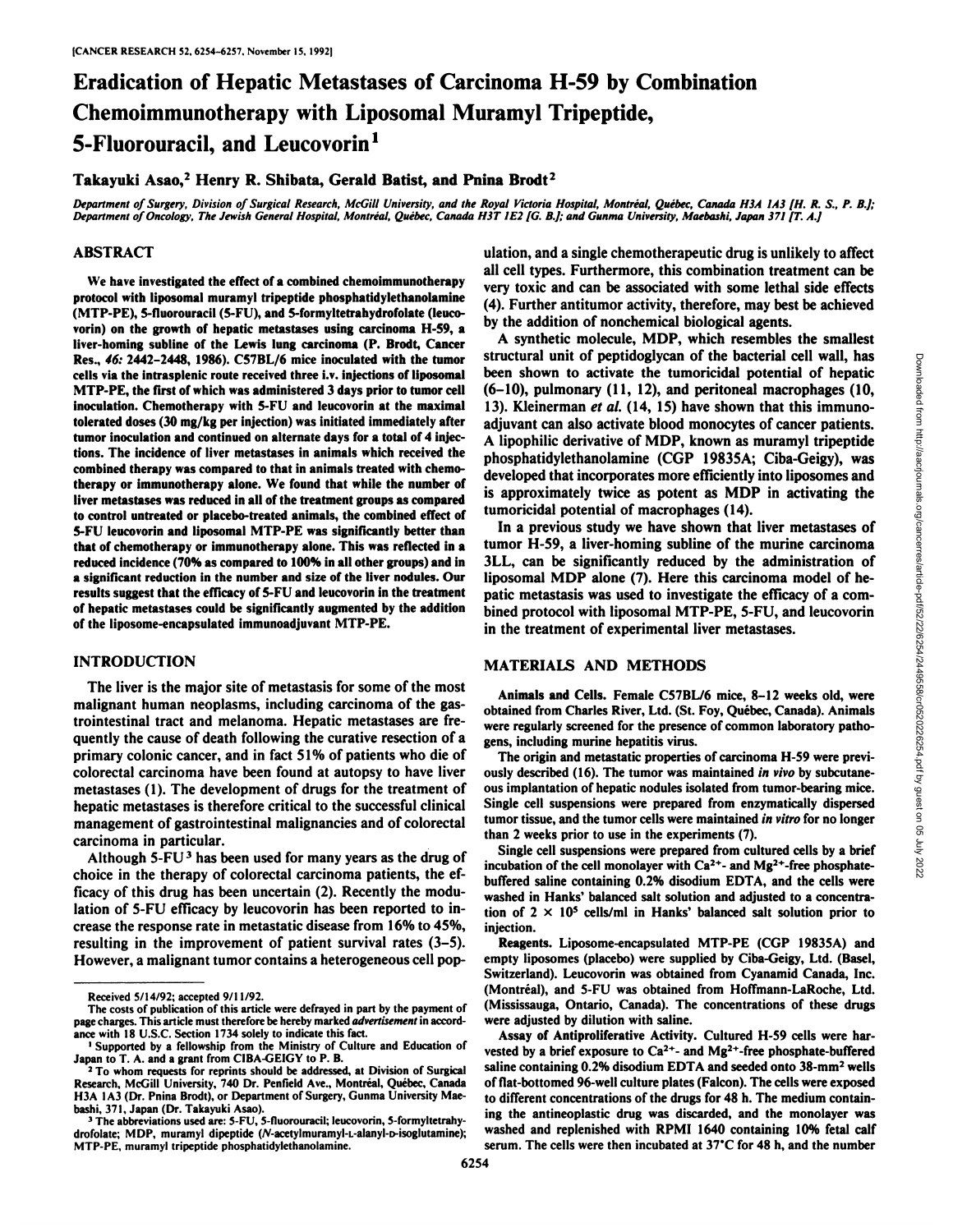of viable cells was counted using the trypan blue exclusion dye. The relative growth inhibition as compared to controls (T:C ratio) was calculated as follows:

T:C ratio (%) = 
$$
\frac{A}{B}
$$
 × 100

where  $\vec{A}$  is the number of cells cultured with agent and  $\vec{B}$  is the number of cells cultured with control medium.

Liver Metastasis Assay. The intrasplenic inoculation of tumor cells was performed as previously described (7). Mice were anesthetized with 65 mg/kg sodium pentobarbital and inoculated with  $2 \times 10^5$  H-59 cells suspended in 1 ml Hanks' balanced salt solution. Mice were sacrificed 2 weeks after tumor inoculation, and a complete autopsy was per formed. The livers were removed, their wet weights were determined, and the liver lobes were separated for counting of the metastatic nod ules. Nodule size was determined using the scale described by Wexler (17).

Treatment Protocol. All drugs were injected into the lateral tail vein in a volume of 100  $\mu$ . The maximum tolerated doses for 5-FU and leucovorin were determined with normal, non-tumor-bearing mice ac cording to the guidelines set by the European Multicenter Study (18). The animals in the control group received the same volume (100  $\mu$ l) of physiologic saline. For treatment of tumor-inoculated mice, leucovorin and 5-FU were administered at concentrations of 30 mg/kg on days 1, 3, 5, and 7 (tumor inoculation was on day 0). In the immunotherapy group, liposomal MTP-PE was administered at a concentration of 4  $\mu$ g/mg lipid/ml. Each animal received 1 mg MTP-PE in 250 mg lipid/kg body weight, 3 days prior to tumor inoculation and on days 0 and 3. Empty liposomes were used as a placebo. The lipid composition was 175 mg phosphatidylcholine and 75 mg phosphatidylserine for each mg of MTP-PE.

Statistical Analysis. The Mann-Whitney  $U$  test was used to analyze differences in survival rates and in the numbers of metastases. The Student's t test was used to analyze differences in liver weights and T:C rates and the  $x^2$  test to assess differences in the incidence of liver metastasis.

### RESULTS

To determine the sensitivity of H-59 cells to 5-FU and leu covorin, the antiproliferative effect of these drugs on the tumor cells was first tested in vitro. The results are shown in Table 1. The growth of H-59 cells was inhibited by 5-FU in a dosedependent manner at concentrations of 0.05  $\mu$ g/ml or higher *(P< 0.001). While leucovorin alone had no effect on the growth* of H-59 cells even at a concentration as high as  $125 \mu g/ml$ , it could significantly enhance the antiproliferative effect of 5-FU when added at a concentration of 0.5  $\mu$ g/ml (P < 0.05). These results are similar to findings described for colorectal carci noma (3, 4) and confirmed the suitability of carcinoma H-59 as a model system for the subsequent studies.

To determine the maximum tolerated dose of 5-FU when administered to C57B1/6 mice alone or in combination with leucovorin various doses of the drugs were inoculated i.v. Re sults in Table 2 show that when injected together with leucov orin (30 mg/kg) the highest dose of 5-FU which resulted in 100% survival was 30 mg/kg. The mean weight loss of animals in this treatment group was 9.1%. The drugs were therefore used at these doses in all subsequent experiments.

To determine the effect of 5-FU and leucovorin on experi mental hepatic metastases of H-59, the drugs were inoculated into C57BL/6 mice immediately following the intrasplenic in jection of  $2 \times 10^5$  tumor cells. Results shown in Table 3 demonstrate that 5-FU when administered in combination with leucovorin was significantly more effective in inhibiting the growth of liver metastases than either of these drugs alone.

To determine whether treatment with liposomal MTP-PE could further reduce the number of liver metastases, the addiinvestigated. As shown in Table 4, 30% of animals treated with the combined chemoimmunotherapy protocol had no visible liver metastases at a time when the incidence in each of the other experimental groups (MTP-PE alone or 5-FU plus leu covorin) was 100%. Positive animals in the combined treatment group had a significantly reduced number of liver métastases *(P < 0.001 ), and the mean diameter of the individual métastases* was significantly decreased  $(P < 0.02)$ . Interestingly, treatment with either chemotherapy or immunotherapy alone, while it resulted in a reduction in the number of liver metastases, had no significant effect on the size of the nodules.

## **DISCUSSION**

could further reduce the number of liver metastases, the addi-<br>tive effect of 5-FU, leucovorin, and liposomal MTP-PE was<br>investigated. As shown in Table 4, 30% of animals treated with<br>the combined chemoinmunotherapy proto MDP was identified as the minimum structure of mycobacterial peptidoglycan having immunoadjuvant activity. This biological response modifier and its analogues can potentiate host immunity to tumors (12) as well as viruses (19) and bac teria (20). However, the long period of exposure required to induce the tumoricidal activity of macrophages by this com pound and its rapid excretion from the circulation after i.v. administration limit their effectiveness in vivo (12,21, 22). Liposomes inoculated i.v. accumulate in the reticuloendothelial system and are taken up by phagocytic cells. They have there fore been utilized successfully as carriers of immunoadjuvant drugs (23). Liposomal encapsulation of MDP has been shown to enhance significantly the efficacy of this drug in vivo and its ability to activate the tumoricidal potential of macrophages *in vitro (6, 7, 12,24, 25).*

Table 1 Growth inhibition of H59 cells in vitro by 5-FU and leucovorin

H59 cells at a concentration of  $1.5 \times 10^4$  cells/0.2 ml medium were seeded in 96-well culture plates and incubated for 48 h with various concentrations of 5-FU and leucovorin. The drugs were removed by washing, and the cells were maintained in drug-free medium for an additional 48 h. The number of surviving cells was determined microscopically. Results are expressed as the relat wells.

| 5-FU concentration<br>$(\mu$ g/ml) | Concentration of leucovorin $(\mu\mathbf{g}/\mathbf{m})$ |                            |                            |               |                 |
|------------------------------------|----------------------------------------------------------|----------------------------|----------------------------|---------------|-----------------|
|                                    |                                                          | 0.1                        | 0.5                        | 2.5           | 125             |
|                                    | $100 \pm 10$                                             | $106 \pm 7$                | $127 \pm 18$               | $118 \pm 5$   | $101 \pm 1$     |
| 0.01                               | $101 \pm 19$                                             | $105 \pm 17$               | $105 \pm 25$               | $96 \pm 2$    | ND <sup>a</sup> |
| 0.05                               | $79 \pm 4$                                               | $50 \pm 4$ <i>b,c</i>      | $55 \pm 4$ $^{b,d}$        | $65 \pm 11$   | <b>ND</b>       |
| 0.25                               | $21 \pm 4$ $\epsilon$                                    | $17 \pm 4$ $\epsilon$      | $10 \pm 0.3^{d,e}$         | $9 \pm 2$ d.e | <b>ND</b>       |
| 1.25                               | $2 \pm 0.1^{\circ}$                                      | $1.5 \pm 0.1$ <sup>e</sup> | $1.6 \pm 0.2$ <sup>e</sup> | $1 \pm 0.2^c$ | <b>ND</b>       |

" ND, not done.

 $b$  P < 0.02 versus cells cultured with control medium.

*c P < 0.001 versus cells cultured with the same concentration of 5-FU but without leucovorin.*

*äP < 0.05 versus cells cultured with the same concentration of 5-FU but without leucovorin.*

*'P< 0.001 versus cells cultured with control medium.*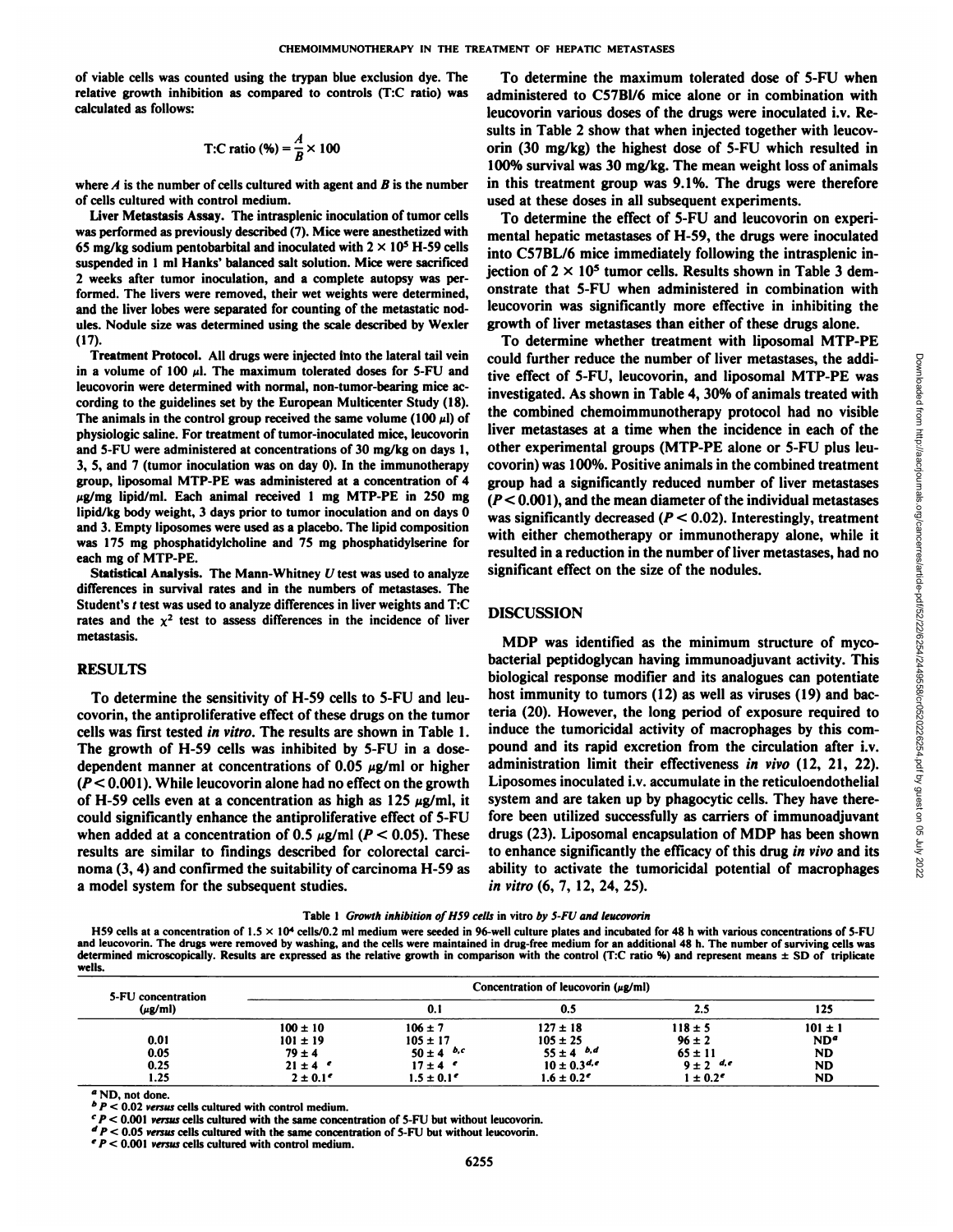Table 2 The maximum tolerated dose of 5-FU in combination with leucovorin 5-FU and leucovorin were administered via the lateral tail vein on alternate days for a total of 4 injections. Body weights were determined 2 days after the last injection and survival rates 6 days later.

| Dose of drug (mg/kg/injection) |            |    |               |               | the cytotoxic effect of                          |
|--------------------------------|------------|----|---------------|---------------|--------------------------------------------------|
| $5-FU$                         | Leucovorin | n  | % weight loss | Survival rate | studies were prompto                             |
| 0                              | 0          | 10 | 0.0           | 100           | fects of 5-FU and let<br>colorectal carcinoma    |
| 20                             | 0          |    | 3.6           | 100           | metastases (1). Since                            |
| 20                             | 10         |    | 6.4           | 100           |                                                  |
| 20                             | 20         |    | 2.7           | 100           | phatic channels and/                             |
| 20                             | 30         | 5  | 3.4           | 100           | tases in the liver, it                           |
| 30                             | 0          | 8  | 4.5           | 100           | orectal carcinoma. Tl                            |
| 30                             | 10         | 8  | 6.4           | 100           | <i>in vitro</i> growth inhibi                    |
| 30                             | 20         | 8  | 8.1           | 100           | ulation of the cytoto:                           |
| 30                             | 30         | 8  | 9.5           | 100           | vorin provided a rati                            |
| 40                             | 0          | 8  | 8.2           | 87.5          | model system. Previo                             |
| 50                             | 0          | 10 | 14.8          | 30            | hepatic metastases o<br><b>Bessenal MADD (5)</b> |

Table 3 Effect of combination therapy with 5-FU and leucovorin on hepatic *métastasesof tumor H-59*

Animals were inoculated intrasplenically with  $2 \times 10^5$  H-59 cells. The treatment was as described in "Materials and Methods." In all groups the incidence of liver metastases was 100%.

|                     |    | No. of nodules/liver | Net weight       |  |
|---------------------|----|----------------------|------------------|--|
| Treatment           | n  | Median (range)       | of liver $(g)^a$ |  |
| <b>Saline</b>       | 11 | 149 (35-350)         | $3.7 \pm 1.4$    |  |
| Leucovorin          | 12 | 89 (22-350)          | $2.7 \pm 1.3$    |  |
| 5-FU                | 15 | $67(6-350)$          | $2.4 \pm 1$      |  |
| $5-FU + leucovorin$ | 11 | $17(5-112)^{b,c}$    | $1.9 \pm 0.9$    |  |

 $a$  Mean  $\pm$  SD.

 $b$  P < 0.001 versus saline-treated group

*c P < 0.002 versus treatment with 5-FU or leucovorin only.*

A lipophilic derivative of MDP, muramyl tripeptide conju gated to phosphatidylethanolamine (MTP-PE) was developed and reported to have an increased efficacy for macrophage ac tivation (14, 26). Its beneficial effect in vivo in the growth in hibition of lung (27–29), liver (8), and peritoneal (30) tumors has been demonstrated.

Recently it has been shown (7) that a significant proportion of liposomes injected i.v. are retained in the liver (59% of in jected liposomes as compared to 1% in the lung at 24 h follow ing injection). These liposomes localize exclusively in the fixed macrophages of the liver (Kupffer cells).

Studies in several laboratories including our own have shown that liposome-encapsulated MDP can activate the tumoricidal potency of Kupffer cells and significantly reduce the growth of experimental hepatic metastases of liver metastatic tumors such as H-59 (7), M5076 (10), and B16-F1 melanoma (31). Lipo some-encapsulated MDP appear, therefore, to provide a prom ising therapeutic agent for the treatment of liver metastases.

weight loss Survival rate studies were prompted by recent reports on the beneficial ef-The objective of the present study was to investigate the therapeutic efficacy of a combination therapy based on the immunoadjuvant effect of liposomal MTP-PE on one hand and the cytotoxic effect of 5-FU and leucovorin on the other. These fects of 5-FU and leucovorin in the management of advanced colorectal carcinoma for which the liver is the primary site of metastases (1). Since carcinoma H-59 can disseminate via lymphatic channels and/or the portal vein to form multiple métas tases in the liver, it mimics the natural disease course of col orectal carcinoma. This pattern of metastasis together with our *in vitro growth inhibition studies showing a biochemical mod* ulation of the cytotoxic effect of 5-FU on H-59 cells by leuco vorin provided a rationale for the use of this tumor line as a model system. Previous studies have already demonstrated that hepatic metastases of H-59 are sensitive to treatment with liposomal MDP (7).

> The present results show that while treatment with either in reducing the number of hepatic metastases of carcinoma H-59, there was an additive effect when the two treatments were combined, resulting in a complete response in 30% of the animals and in significant reductions in the number and size of hepatic metastases in the remaining 70%.

liposomal MDP (7).<br>
The present results show that while treatment with either<br>
liposomal MTP-PE or with S-FU and leucovorin was effective<br>
in reducing the number of hepatic metastases of carcinoma<br>
H-S9, there was an addi Kleinerman et al. (32) administered liposomal MTP-PE with Adriamycin, cisplatin, or methotrexate to patients with osteosarcoma and demonstrated that these chemotherapeutic drugs when used as single agents did not suppress the ability of liposomal MTP-PE to activate the tumoricidal potential of macrophages, as tested in in vitro cytotoxicity assays. Our results suggest that when combined with 5-FU and leucovorin, the ability of liposomal MTP-PE to inhibit the growth of liver metastases is not diminished. Instead the chemotherapeutic drugs appear to supplement the tumoricidal effect of MTP-PE, resulting in a significantly improved outcome. While the precise mechanisms involved in this apparent synergistic effect remain to be elucidated, our findings are consistent with the postulate that tumor H-59 consists of subpopulations of cells with differ ent sensitivities to chemotherapy with 5-FU and leucovorin. Liposomal MTP-PE-activated Kupffer cells may be effective in eradicating the drug-resistant subpopulations. Alternatively, it is conceivable that treatment with liposomal MTP-PE may also have a direct effect on the tumor cells, which can result in their increased sensitivity to 5-FU and leucovorin.

In phase I trials, liposomal MTP-PE has been administered i.v. to patients with advanced malignancies (26, 33, 34). Lim ited toxicity and a partial response in one case have been re ported (26). Animal studies including our present results sug gest that this drug may be most effective when treatment is

Table 4 The effect of combination therapy with liposomal MTP-PE, 5-FU, and leucovorin on hepatic metastases of H-59 Mice were inoculated with  $2 \times 10^5$  H-59 cells using the intrasplenic route (7). Treatment was as described in "Materials and Methods." Mice were sacrificed 14 days following tumor cell inoculation.

| <b>Treatment</b>              |    | Incidence of metastasis (%) | No. of nodules/liver | Average size of nodules <sup>a</sup>         | Net weight of liver $(g)$ |
|-------------------------------|----|-----------------------------|----------------------|----------------------------------------------|---------------------------|
| Placebo + saline              |    | 100                         | 162 (29-339)         | $1.45 \pm 0.36$                              | $1.95 \pm 0.87$           |
| $MTP-PE + saline$             |    | 100                         | 34 $(3-102)^b$       | $1.65 \pm 0.25$                              | $2.40 \pm 0.94$           |
| $Placebo + 5-FU + leucovorin$ | 10 | 100                         | 57 $(8-156)^c$       | $1.55 \pm 0.28$                              | $1.64 \pm 0.81$           |
| $MTP-PE + 5-FU + leucovorin$  | 10 | 70ª                         | $(0 - 63)^c$         | $0.87 \pm 0.74$ <sup><math>f.s.</math></sup> | $1.46 \pm 0.47$           |

**" Mean ±SD (mm).**

 $b$  P < 0.005 versus placebo + saline.

*c P < 0.05 versus placebo + saline.*

*d P < 0.05 versus all other groups.* **'**

 $P < 0.001$  versus placebo + saline or placebo + 5-FU + leucovorin and  $P < 0.025$  versus MTP-PE + saline.

*fp < 0.05 versus placebo + saline or placebo + 5-FU + leucovorin.*

*'P< 0.02 versus MTP-PE + saline.*